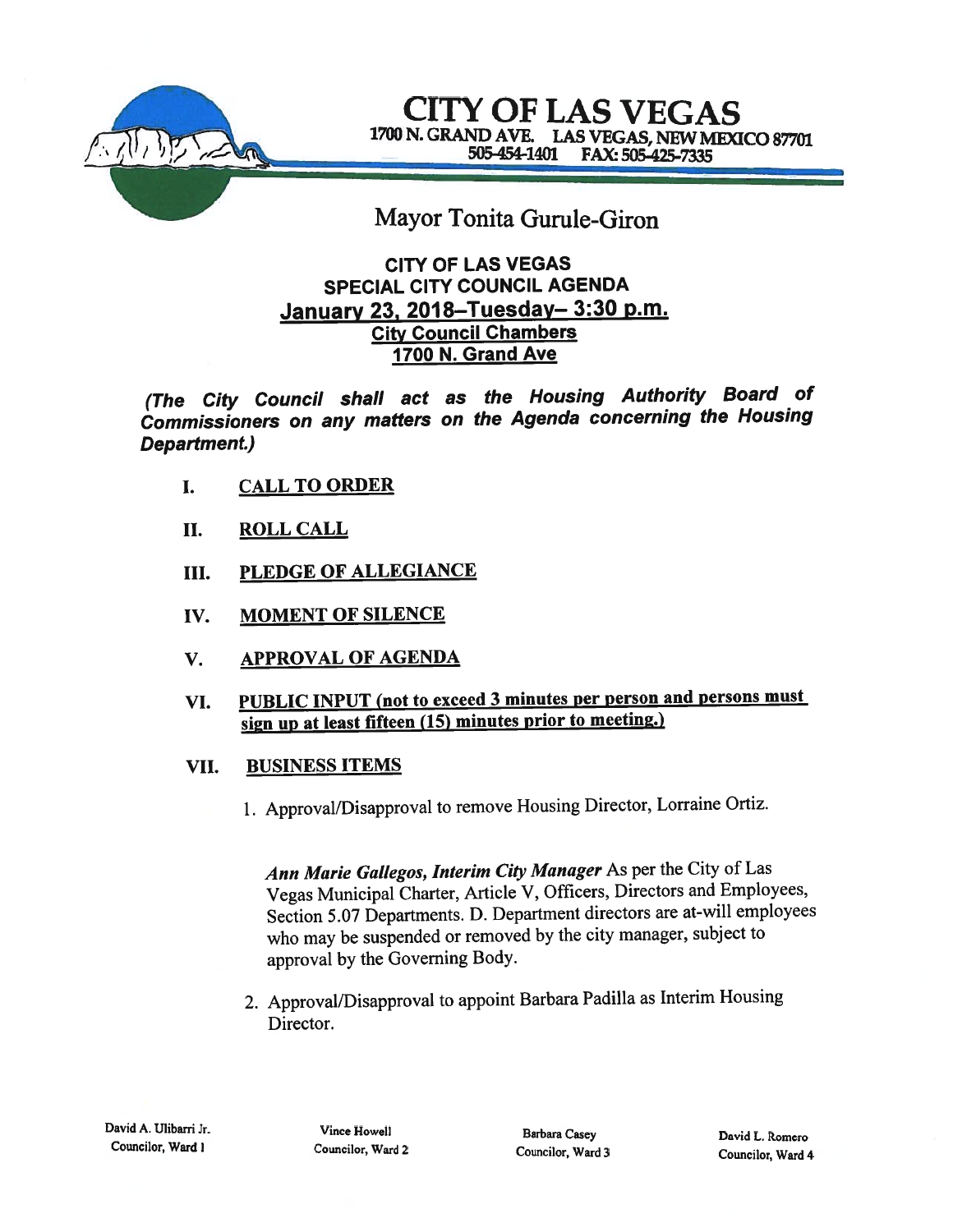Ann Marie Gallegos, Interim City Manager As per the City of Las Vegas Municipal Charter, Article V, Officers, Directors and Employees, Section 5.O7Departments. C. The city manager shall appoint department directors, subject to approval by the Governing Body.

### VIII. EXECUTIVE SESSION

THE COUNCIL MAY CONVENE INTO EXECUTIVE SESSION IF SUBJECT MATTER OF ISSUES ARE EXEMPT FROM THE OPEN MEETINGS REQUIREMENT UNDER § (H) OF THE OPEN MEETINGS ACT.

- A. Personnel matters, as permitted by Section 10-15-1 (H) (2) of the New Mexico Open Meetings Act, NMSA 1978.
- B. Matters subject to the attorney client privilege pertaining to threatened or pending litigation in which the City of Las Vegas is or may become <sup>a</sup> participant, as permitted by Section 10-15-1 (H) (7) of the New Mexico Open Meetings Act, NMSA 1978.
- C. Matters pertaining to the discussion of the sale and acquisition of real property, as permitted by Section 10-15-1 (H) (8) of the Open Meetings Act, NMSA 1978.

### IX. ADJOURN

ATTENTION PERSONS WITH DISABILITES: The meeting room and facilities are accessible to persons with mobility disabilities. If you plan to attend the meeting and will need an auxiliary aid or service, <sup>p</sup>lease contact the City Clerk's Office prior to the meeting so that arrangements may be made.

ATTENTION PERSONS ATTENDING COUNCIL MEETING: By entering the City Chambers, you consent to photography, audio recording, video recording and its/their use for inclusion on the City of Las Vegas Web-site, and to be televised on Comcast.

NOTE: A final agenda will be posted 72 hours prior to the meeting. Copies of the Agenda may be obtained from City Hall, Office if the City Clerk, 1700 N. Grand Avenue, Las Vegas, N.M 877013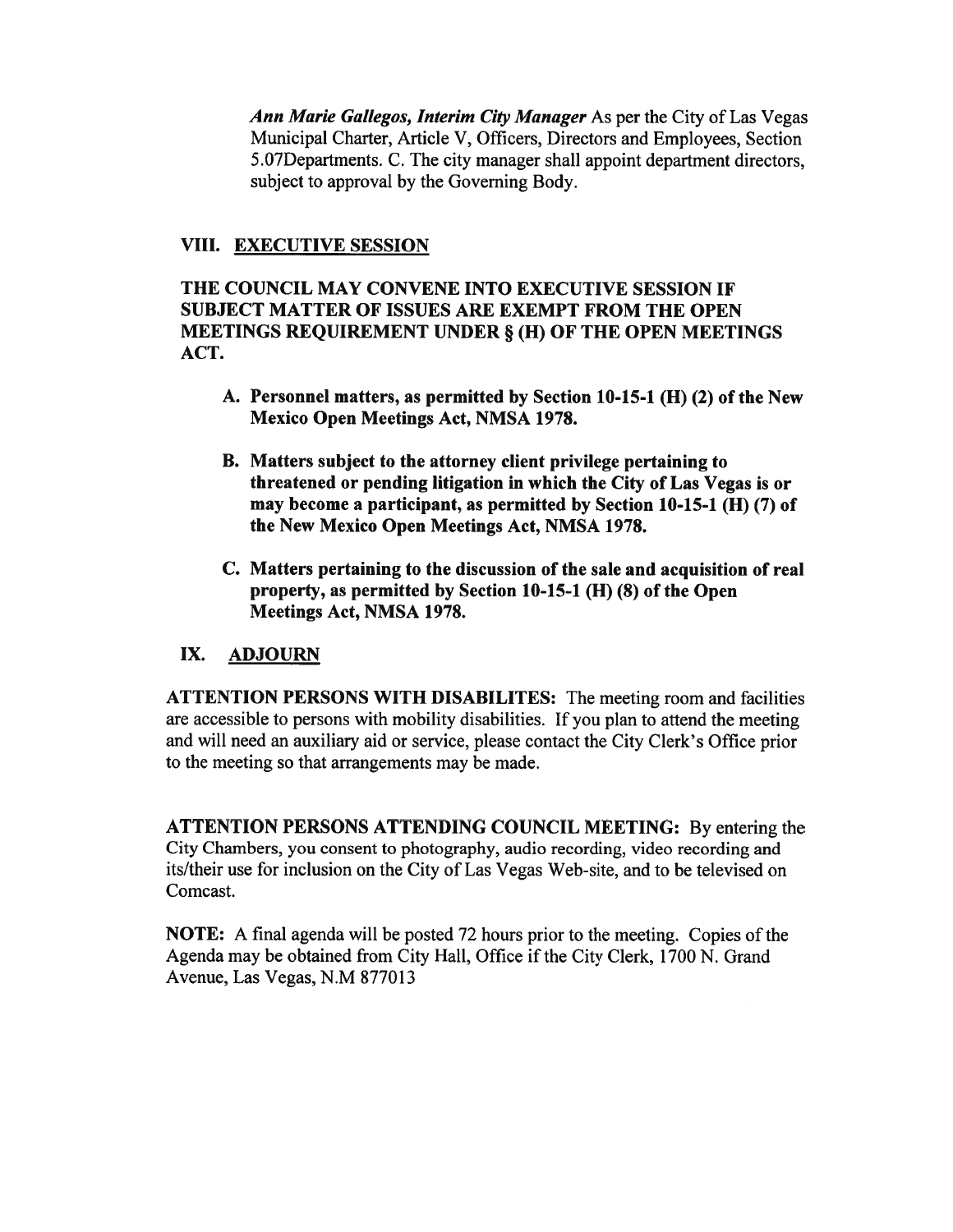# **Regular or Special** CITY COUNCIL MEETING AGENDA REQUEST

DATE: 1/19/18 **DEPT:** Executive **MEETING DATE: 1/23/18** 

**ITEM/TOPIC: Removal of Housing Director.** 

ACTION REQUESTED OF COUNCIL: Approval/Disapproval to remove Housing Director, Lorraine Ortiz.

BACKGROUNDIRATIONALE: As per the City of Las Vegas Municipal Charter, Article V, Officers, Directors and Employees, Section 5.07 Departments. D. Department directors are atwill employees who may be suspended or removed by the city manager, subject to approval by the Governing Body.

#### STAFF RECOMMENDATION:

COMMITTEE RECOMMENDATION:

THIS REQUEST FORM MUST BE SUBMITTED TO THE CITY CLERK'S OFFICE NO LATER THAN 5:00 P.M. ON FRIDAY ONE AND A HALF WEEKS PRIOR TO THE CITY COUNCIL MEETING.

REXIEWED AND APPROVED BY:

TONITA GURULÉ-GIRÓN **TANA VEGA** 

MARIE GALLEGOS  $\sqrt{A}$ . CITY ATTORNEY INTERIM CITY MANAGER **EXAMPLE 2018 THE CONTRACTS, ORDINANCES** 

SUBMITTER'S SIGNATURE

**MAYOR INTERIM FINANCE DIRECTOR** (PROCUREMENT)

> AND RESOLUTIONS MUST BE REVIEWED)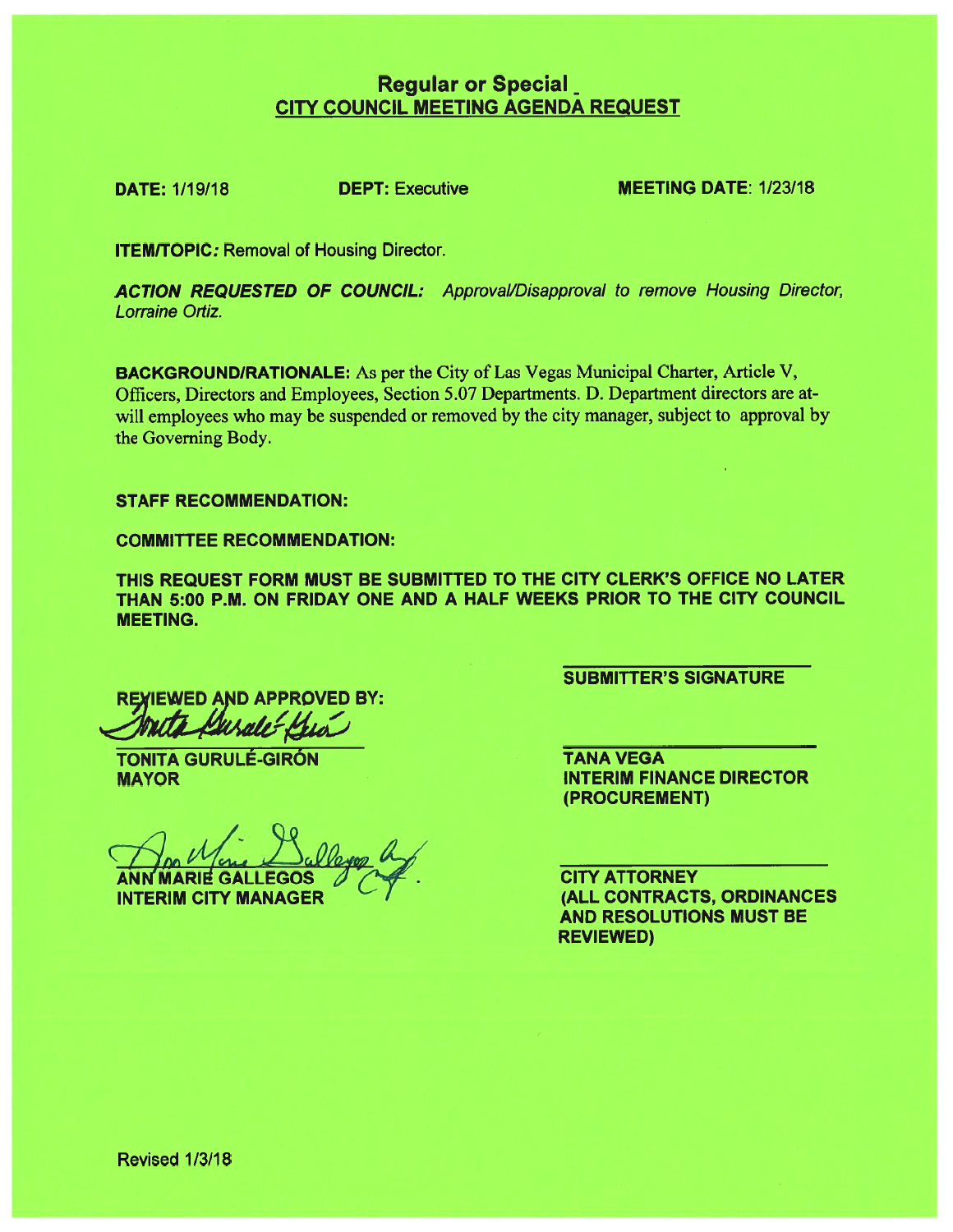#### 1 Section 5.06. Chief of Police.

2 A. There shall be <sup>a</sup> Chief of Police.

 **B.** The Mayor shall appoint the Chief of Police, subject to Council approval. The Governing Body shall enter into a contract with the chief of police which shall establish emerge. 4 Body shall enter into a contract with the chief of police which shall establish, among<br>5 other matters, compensation, benefits, duties and responsibilities. The Chief of Police <sup>5</sup> other matters, compensation, benefits, duties and responsibilities. The Chief of Police 6 shall establish residence in San Miguel County within ninety (90) days of acceptance of approximate approximate of appointment.

or by the Governing Body by a majority of all members of the Governing Body.

- 8 C. The Chief of Police serves at the pleasure of the Governing Body, and may be suspended<br>9 or removed without cause at any time by the Mayor subject to annoyel of the Council 9 or removed without cause at any time by the Mayor, subject to approval of the Council,<br>10 or by the Governing Body by a majority of all members of the Governing Body.
- 
- 

#### Section 5.07. Departments.

- 13 A. Subject to approval of the Governing Body, the city manager shall establish such departments as are necessary for efficient administration of the City. 14 departments as are necessary for efficient administration of the City.<br>15 **B.** Each department shall be under the supervision of a department di
- 15 B. Each department shall be under the supervision of a department director, subject to the direction and supervision of the city manager direction and supervision of the city manager.
- C. The city manager shall appoint department directors, subject to approval by the Governing Body.
- **D.** Department directors are at-will employees who may be suspended or removed by the city manager, subject to approval by the Governing Body city manager, subject to approval by the Governing Body.
- E. The city manager may serve as <sup>a</sup> department director, provided that the manager shall not serve as either city clerk or finance director.
- Section 5.08. Personnel System.
- A. The Governing Body shall adopt <sup>a</sup> personnel ordinance which is consistent with this Charter establishing the personnel policies, rules and procedures of the City. All appointments and promotions of City employees, other than department directors and those employees who are by this Charter or by ordinance designated as at will employees, shall be made solely on the basis of merit and fitness in accordance with the personnel ordinance to be adopted by the Governing Body.
- B. The personnel ordinance shall:
- (1) Establish <sup>a</sup> merit system governing personnel policies necessary for the effective administration of the employees of the City departments, offices and agencies, including but not limited to classification and pay <sup>p</sup>lans, examinations, force reduction, discipline, termination, removals, working conditions, provisional and exempt appointments, in-service training, grievances and relationships with employee organizations;
- (2) Be consistent with all mandatory federal and state requirements; and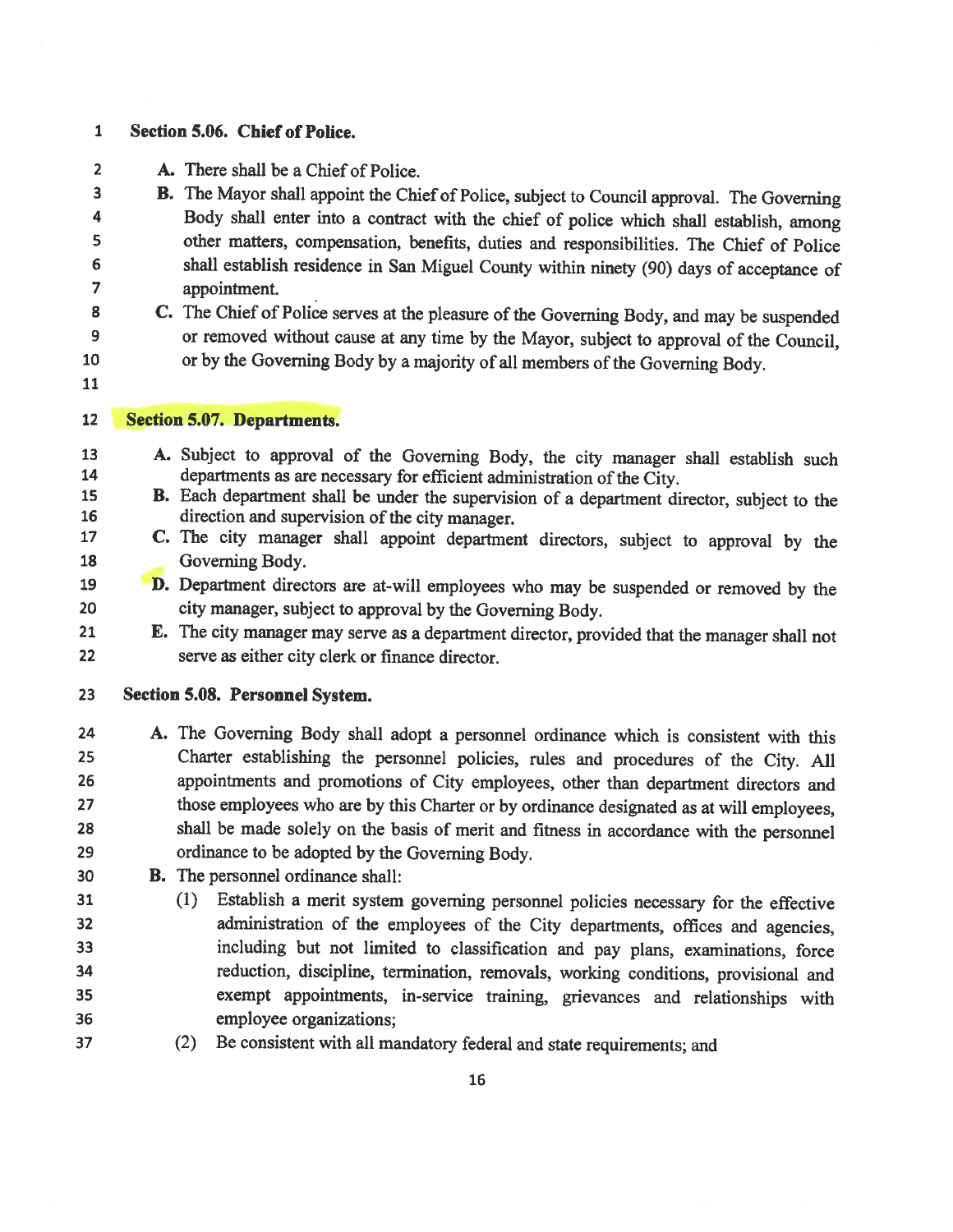# Regular or Special CITY COUNCIL MEETING AGENDA REQUEST

DATE: 1/19/18 DEPT: Executive MEETING DATE: 1/23/18

**ITEM/TOPIC:** Appointment of Interim Housing Director

ACTION REQUESTED OF COUNCIL: Approval/Disapproval to appoint Barbara Padilla as Interim Housing Director.

BACKGROUNDIRATIONALE: As per the City of Las Vegas Municipal Charter, Article V, Officers, Directors and Employees, Section 5.07 Departments. C. The city manager shall appoint department directors, subject to approva<sup>l</sup> by the Governing Body.

STAFF RECOMMENDATION:

COMMITTEE RECOMMENDATION:

THIS REQUEST FORM MUST BE SUBMITTED TO THE CITY CLERK'S OFFICE NO LATER THAN 5:00 P.M. ON FRIDAY ONE AND A HALF WEEKS PRIOR TO THE CITY COUNCIL MEETING.

**REWEWED AND APPROVED BY:** 

TONITA GURULÉ-GIRÓN TANA VEGA

ANN MARIE GALLEGOS JACKSON CITY ATTORNEY INTERIM CITY MANAGER **EXAMPLE 2018 (ALL CONTRACTS, ORDINANCES** 

SUBMITTER'S SIGNATURE

MAYOR **INTERIM FINANCE DIRECTOR** (PROCUREMENT)

> AND RESOLUTIONS MUST BE REVIEWED)

Revised 1/3/18